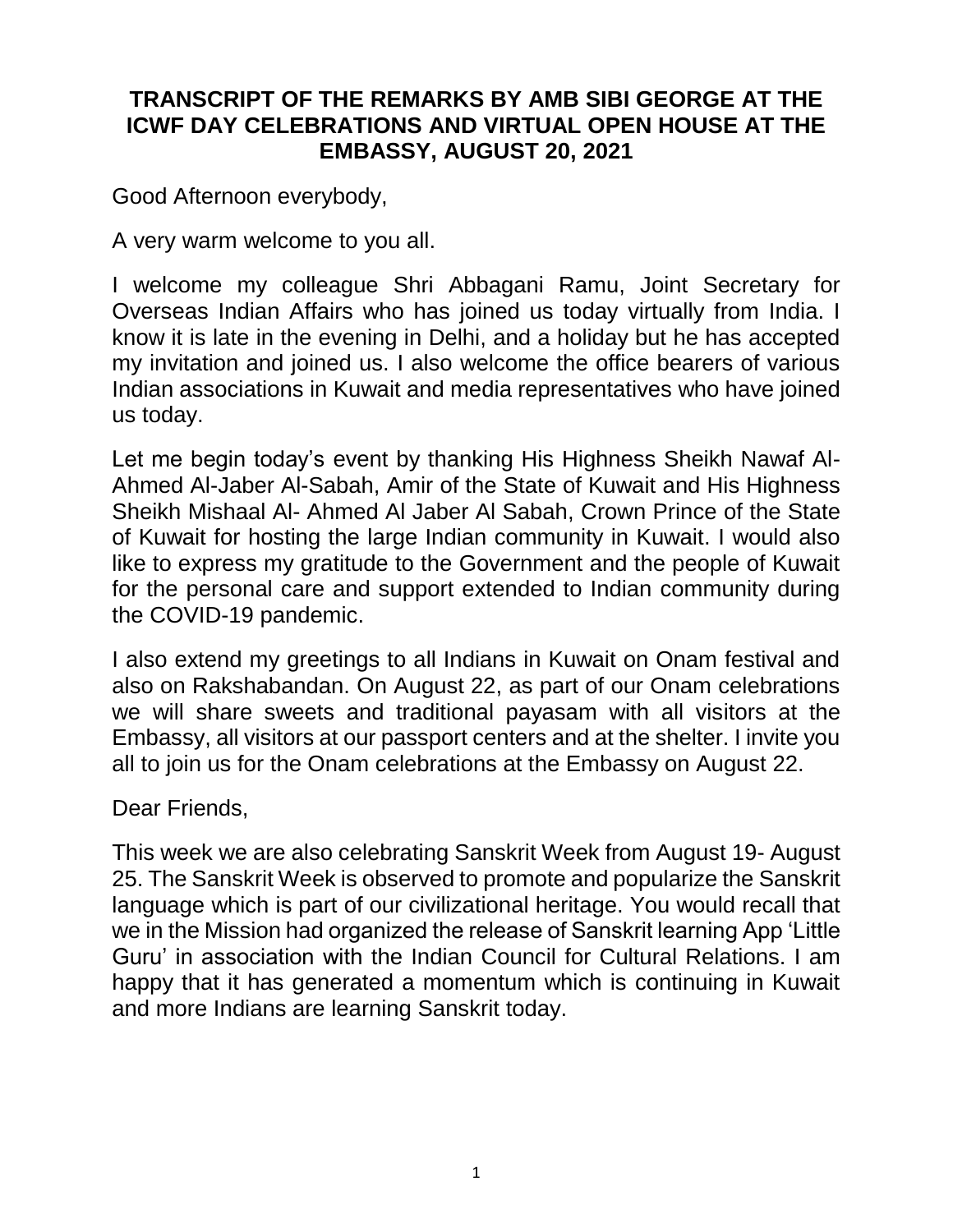Dear Friends,

Today we celebrate an important day. The ICWF day. We all pravasis know what ICWF is. Indian Community Welfare Fund. Set up in 2009, it is aimed at assisting Overseas Indian nationals in times of distress and emergency in the 'most deserving cases' on a 'means tested basis'. The Fund provides all Indian Missions and Posts abroad greater flexibility in swiftly addressing to requests for assistance by Indians.

As diplomat for nearly thirty years, I remember a period when there was no such Fund available for the Missions to assist the community. I recall the days when we struggled to generate funds through various fund raising programs to run an Indian Community Benevolent Fund at our Mission in Qatar before the creation of the ICWF. I thank our leadership of the country who took the initiative of setting up this Fund to help the community in need. What is equally important is that we utilize the Fund effectively for the purpose for which it is created. There are very clear guidelines on how to utilize the funds.

It is aimed at assisting Overseas Indian nationals in distress situations, boarding and lodging for deserving distressed Indian nationals abroad, Air passage to India to stranded Indians, legal assistance to deserving Indians who have committed minor crimes, offences or have been falsely implicated by their employer and put in jails; fishermen/seamen/sailors/Indian students in distress; legal/financial assistance to Indian women abandoned/ cheated / abused by their spouses.

It also provides for payment for small fines and penalties in respect of Indians for minor offences/crimes; for illegal stay in the host country where prima facie the worker is not at fault, and to enable release of Indian nationals from jail/detention center. Transportation of Mortal Remains and expenditure on incidentals of deceased Indian national to India or local cremation/burial of deceased in such cases where the employer, sponsor or insurance company is unable or unwilling to do so as per the contract and the family is unable to meet the cost. Emergency Medical Care on means tested basis to overseas Indians who are involved in an accident (with serious life threatening injuries) have life-threatening medical conditions or suffer a serious disability.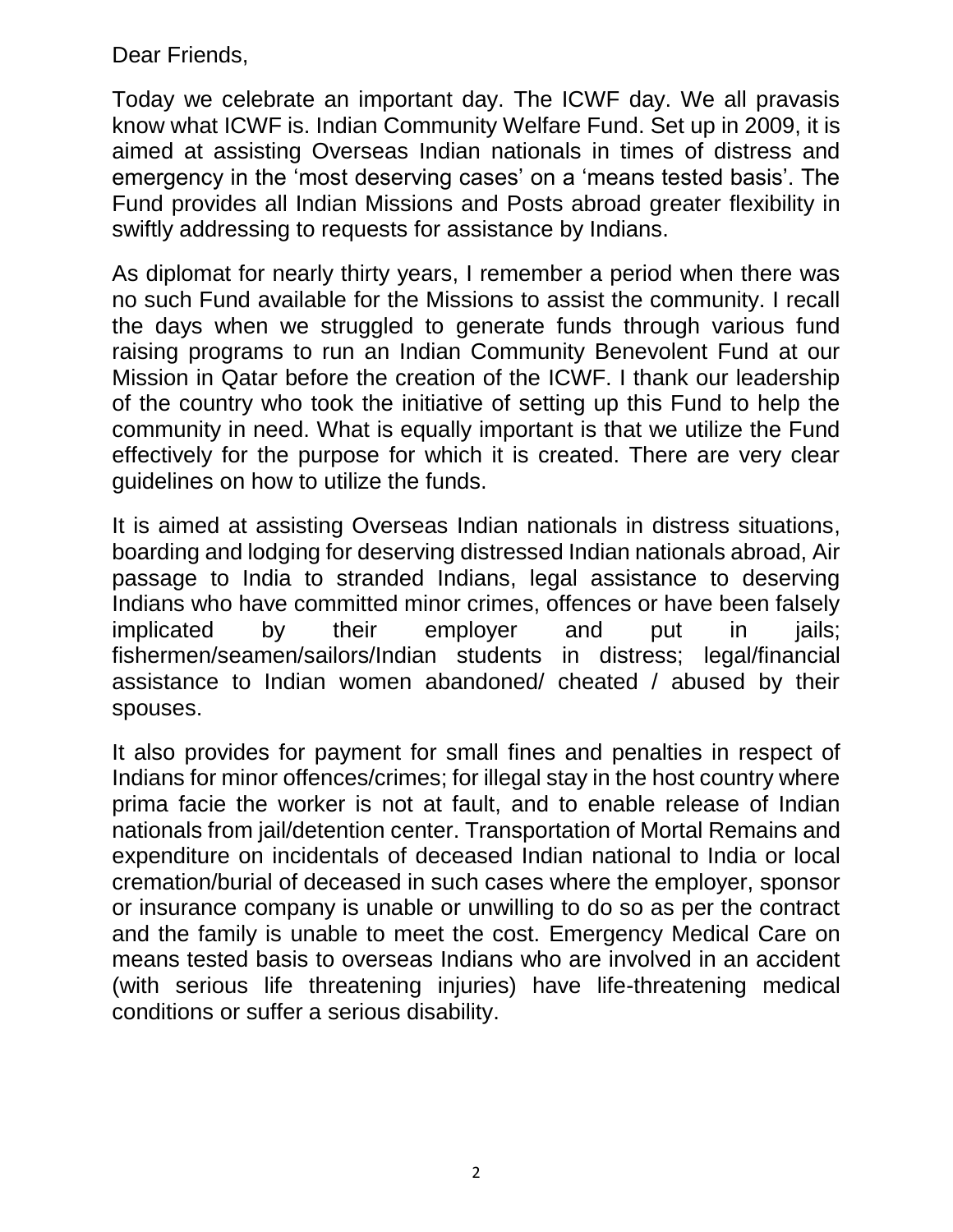Support for Community Welfare activities such as promote Indian Culture by organizing cultural programmes at major Indian Festivals, National Days of India; Indian culture Programs by recognized local artists or Indian artists based in India etc. Payment of honorarium for teachers/faculty teaching Indian languages, art forms. Welfare activities for Indian students towards organizing Annual Day for Indian students at Universities/educational institutions to discuss problems, issues faced by Indian students, including their visa, residence status, work permit, financial, welfare and other issues with participation of students.

Hiring of local interpreters on a case-to-case basis for consular visits. Design, publication, translation costs of pamphlets by Mission/Post about local labour laws, regulations, norms, dos & don'ts, welfare measures pertaining to overseas employment in the host country. Organizing labour camps / consular camps for interacting with Indian migrant workers and informing them about issues related to overseas employment; labour laws; welfare and protection measures of the government.

Setting up 24 x 7 toll-free helplines, walk-in resource centres for providing information, advice, guidance on problems faced by distressed Indian nationals; and helping them register their grievance with the Mission/Post. Development of e-Governance solutions, applications to address Consular/ welfare matters.

## Dear Friends,

I read out from this long list of areas covered for ICWF today to ensure that all Indians in Kuwait are aware of the availability of this Fund for their welfare. Each of this I mentioned is available for our community in distress. It is your Fund. And I am proud to say that I have been able to use this Fund for the benefit of our brothers and sisters in need during my last one year stay in Kuwait. One of the first things I undertook was to set up a committee of three officers in the Mission as the ICWF committee to study each and every application and make their recommendation to me. Each of the cases of request that the Mission received were processed and assistance extended on each case on a means tested basis. Let me assure you, in coming weeks and months we will continue to use the Fund effectively to assist those in need.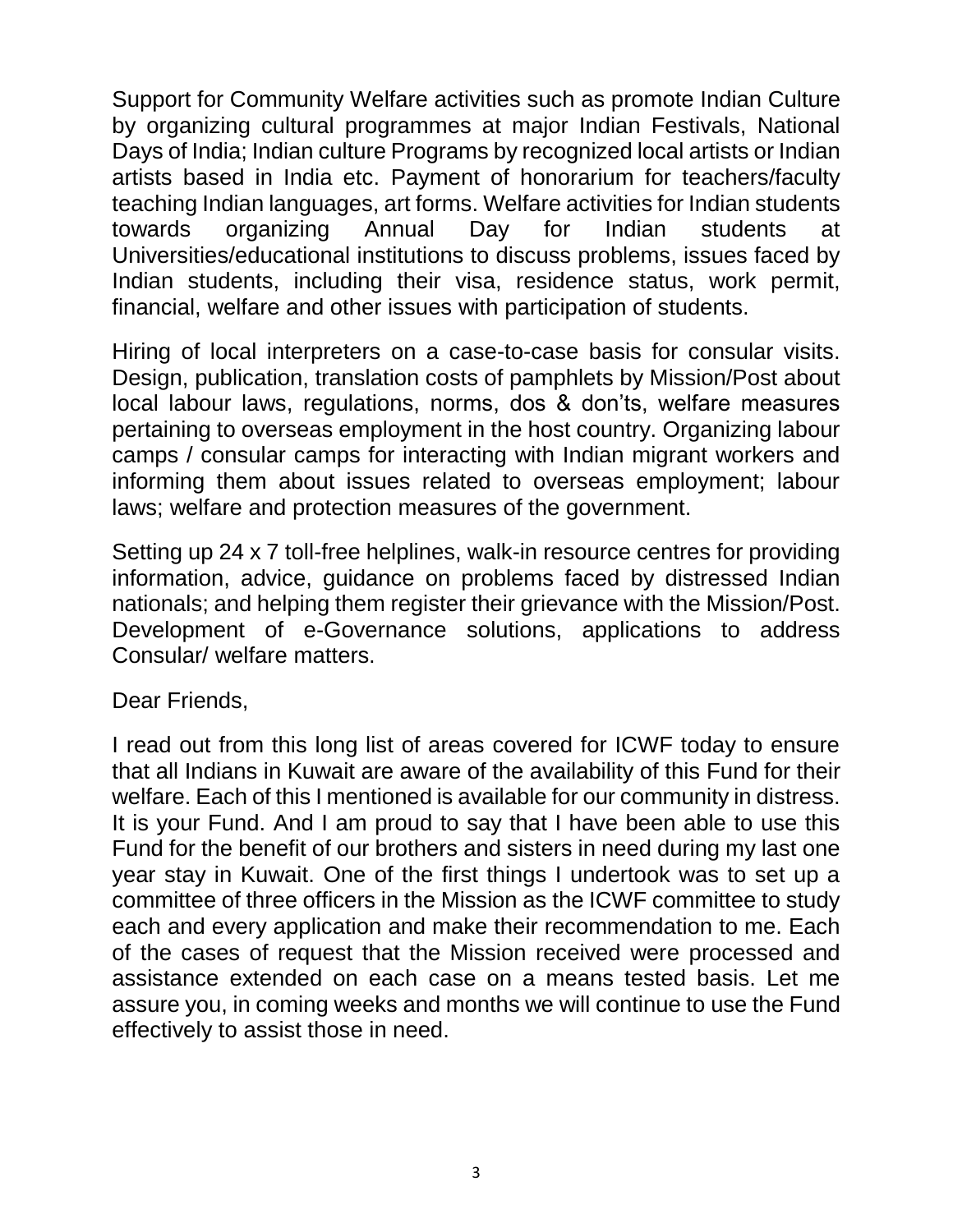Dear Friends,

Last week I had a virtual interaction with all our associations and groups. We had discussed many of the issues of concern including vaccination certificates, registration on various portals of the Kuwaiti Ministry of Health, easing of travel restrictions. I am happy to note that there are a few positive developments since our last interaction. The Government of the State of Kuwait has announced the opening of direct flights between India and Kuwait. This will address the concern of many of our brothers and sisters stranded in India for a long time. I thank the leadership of the State of Kuwait.

As we all continue our fight against Covid 19 pandemic, many of our brothers and sisters and children continue to face many challenges. Every day we see people losing their battle against Covid 19 and leaving us. For example yesterday I am told that there were ten registrations of death on a single day. My personal condolences to the families and friends of those who lost their loved ones. I thank our doctors, nurses and other medical professional for their continued support to many who are facing difficulties. Our community, particularly the youth continue to be in the forefront of blood donation in Kuwait. Today morning I attended a blood donation camp where hundreds of our youth were lined up to donate blood. I thank all associations and groups who take such initiatives.

I am happy to give an update on the assistance by ICSG for the families of people who died due to Covid 19 pandemic. Assistance of Rs. One lakh has been sent to ninety seven families so far. I am happy that within three weeks of announcement the payment has started and is continuing in a fast pace. I once again thank ICSG for the assistance. I will continue to update you on this.

## Dear Friends,

Today, I would like to focus on ICWF. We will have a presentation by First Secretary Shri Fahad Ahmed Khan Suri on ICWF and also on the activities of the Mission in July/August. We will also release our first Labour bulletin prepared by the Community Welfare and Labour Wing of the Mission today. My colleague First Secretary Shri Rahul has taken the initiative to publish this in house bulletin. This is part of our efforts to improve the quality of community welfare service in the Mission. We will soon publish a consular booklet as well.